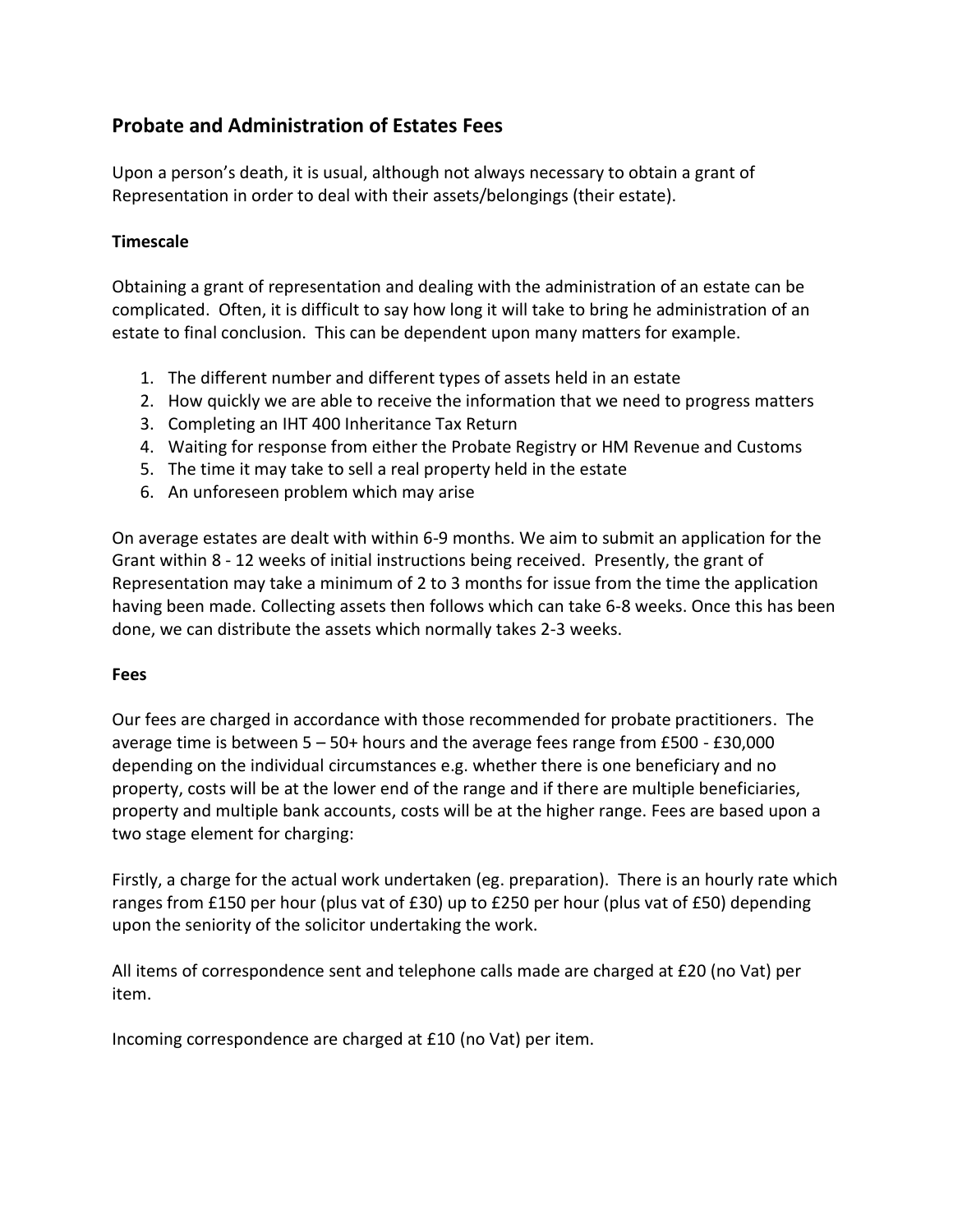Secondly, a charge relative to the value of the estate (and hence the responsibility for carrying out the work). This will not exceed the aggregate of 1% of the value of personalty held in the estate plus ½% of the value of any realty (eg. houses, farms and land).

Our fees must be both fair and reasonable both to the client's providing the instructions, and to us the solicitors undertaking the work.

In addition to our fees outlined above other costs may be payable. These are known as disbursements (costs paid to third parties on behalf of the estate). As follows:

- Probate court fees in the sum of £273 if over £5000, no fee under £5000 (plus an additional 50p for each additional official copy of the grant.) There is no VAT.
- Trustee Adverts
	- o London Gazette £100 £200 (typically £119.00)
	- o Local Newspaper £100 £200
		- These protect against unexpected claims from unknown creditors (if any).
- Professional fees such as accountants or valuer's fees.
- Bankruptcy only Land Charges Department search fee (£2 per Beneficiary)
- Electronic Identification searches per person, if needed (£15.00 plus vat £3.00 = £18.00)
- Electronic Transmission of funds per transfer (£35.00 plus Vat £7.00 = £42)

## **Services provided**

Our charges will include the following services

- 1. Taking initial instructions, checking the terms of the Will
- 2. Perusing paperwork regarding the assets
- 3. Requesting information regarding assets and liabilities
- 4. Establishing the gross and net value of the estate for probate purposes and where relevant inheritance tax
- 5. Completing and submitting the probate application
- 6. If applicable, completing and submitting the inheritance tax account and supporting schedules to HMRC
- 7. Obtaining the grant
- 8. Realising liquid assets, discharging liabilities, completing Trustee Act adverts
- 9. Where applicable obtaining the inheritance tax clearance certificate/letter from HMRC
- 10. Preparing estate accounts for executors approval
- 11. Distribution of estate in accordance with the terms of the Will or rules applicable to intestacy including
	- a. Payment of any legacies
	- b. Checking title deeds, vesting real property in the names of beneficiaries
	- c. Distribution to residuary beneficiaries